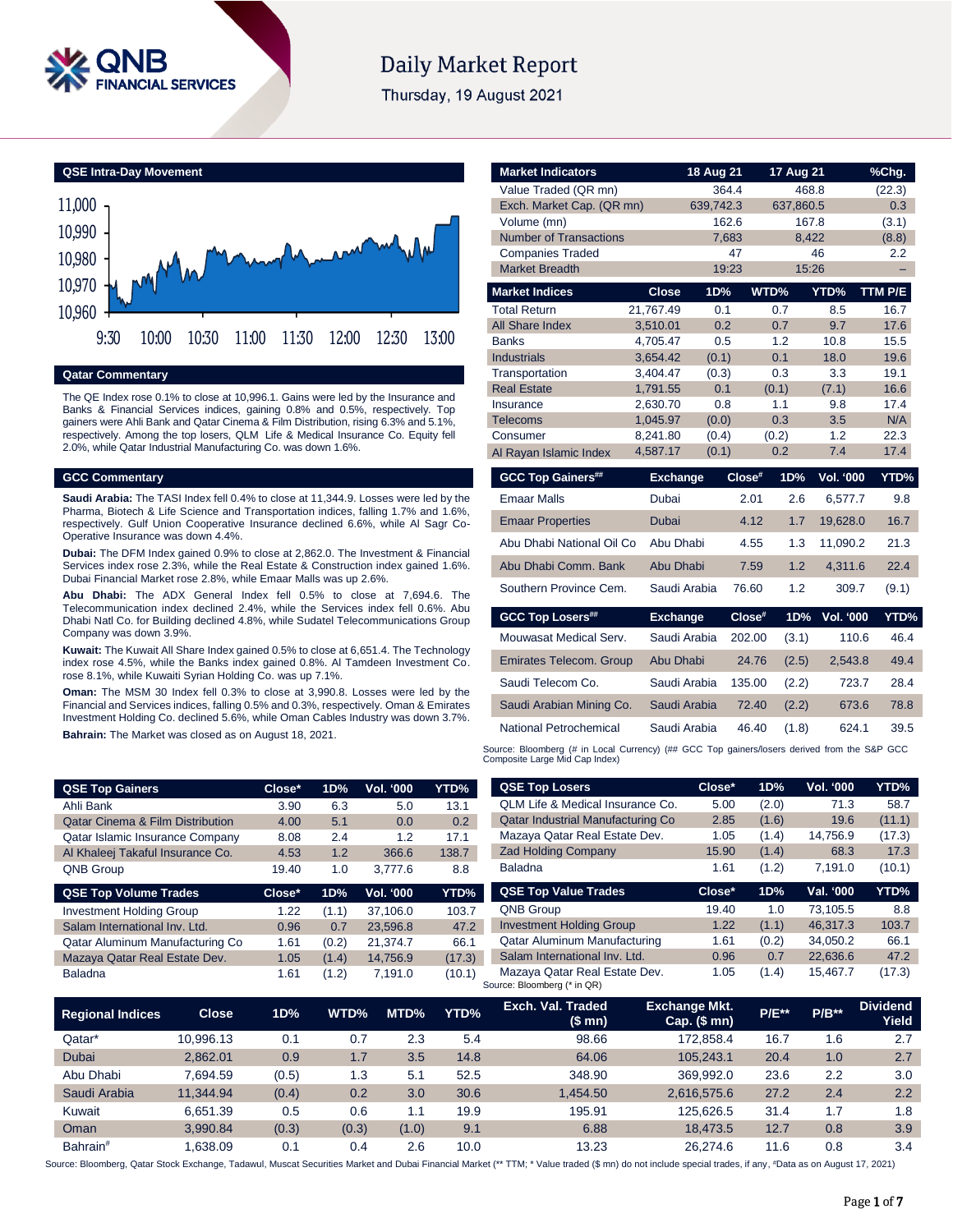### **Qatar Market Commentary**

- The QE Index rose 0.1% to close at 10,996.1. The Insurance and Banks & Financial Services indices led the gains. The index rose on the back of buying support from Arab and foreign shareholders despite selling pressure from Qatari and GCC shareholders.
- Ahli Bank and Qatar Cinema & Film Distribution were the top gainers, rising 6.3% and 5.1%, respectively. Among the top losers, QLM Life & Medical Insurance Co. fell 2.0%, while Qatar Industrial Manufacturing Co. was down 1.6%.
- Volume of shares traded on Wednesday fell by 3.1% to 162.6mn from 167.8mn on Tuesday. However, as compared to the 30-day moving average of 152.0mn, volume for the day was 7.0% higher. Investment Holding Group and Salam International Inv. Ltd. were the most active stocks, contributing 22.8% and 14.5% to the total volume, respectively.

| <b>Overall Activity</b>       | Buy %*   | Sell %*   | Net (QR)         |
|-------------------------------|----------|-----------|------------------|
| Qatari Individuals            | 45.02%   | 48.28%    | (11,880,913.5)   |
| <b>Qatari Institutions</b>    | 13.52%   | 19.82%    | (22, 954, 341.5) |
| Qatari                        | 58.54%   | 68.10%    | (34,835,255.0)   |
| <b>GCC Individuals</b>        | 0.40%    | 0.43%     | (132, 302.7)     |
| <b>GCC</b> Institutions       | 0.61%    | 1.92%     | (4,769,543.4)    |
| <b>GCC</b>                    | 1.01%    | 2.35%     | (4,901,846.1)    |
| Arab Individuals              | 12.05%   | 11.97%    | 288,829.6        |
| <b>Arab Institutions</b>      | $0.00\%$ | $0.00\%$  | 13,643.1         |
| Arab                          | 12.06%   | 11.97%    | 302,472.7        |
| <b>Foreigners Individuals</b> | 5.51%    | 6.37%     | (3, 144, 500.8)  |
| Foreigners Institutions       | 22.88%   | 11.20%    | 42,579,129.1     |
| <b>Foreigners</b>             | 28.39%   | $17.57\%$ | 39,434,628.3     |

Source: Qatar Stock Exchange (\*as a % of traded value)

### **Earnings Releases and Global Economic Data**

### **Earnings Releases**

| <b>Company</b>                                         | <b>Market</b> | <b>Currency</b> | Revenue (mn)<br>2Q2021 | % Change<br>YoY | <b>Operating Profit</b><br>(mn) 2Q2021 | % Change<br>YoY          | <b>Net Profit</b><br>(mn) 2Q2021 | $\frac{1}{2}$<br><b>Change</b><br>YoY |
|--------------------------------------------------------|---------------|-----------------|------------------------|-----------------|----------------------------------------|--------------------------|----------------------------------|---------------------------------------|
| Al Babtain Power &<br>Telecommunication Co.            | Saudi Arabia  | <b>SR</b>       | 385.8                  | 31.2%           | 23.5                                   | $-23.0%$                 | 15.5                             | $-31.0%$                              |
| <b>National Metal Manufacturing</b><br>and Casting Co. | Saudi Arabia  | <b>SR</b>       | 48.1                   | 27.1%           | (5.6)                                  | N/A                      | (7.4)                            | N/A                                   |
| The National Company for Glass<br>Industries           | Saudi Arabia  | <b>SR</b>       | 16.0                   | $-15.8%$        | (3.1)                                  | N/A                      | 10.3                             | N/A                                   |
| Ash-Sharqiyah Development Co.                          | Saudi Arabia  | <b>SR</b>       | -                      | -               | (2.8)                                  | N/A                      | (2.4)                            | N/A                                   |
| Watani Iron Steel Co.                                  | Saudi Arabia  | <b>SR</b>       | 322.0                  | 56.4%           | 33.8                                   | 45.3%                    | 30.0                             | 63.8%                                 |
| <b>Gulf Union Cooperative</b><br>Insurance Co.         | Saudi Arabia  | <b>SR</b>       | 128.2                  | 38.7%           |                                        |                          | (46.8)                           | N/A                                   |
| Al Kathiri Holding Co.                                 | Saudi Arabia  | <b>SR</b>       | 40.2                   | 163.7%          | -                                      | $\overline{\phantom{0}}$ | 3.1                              | N/A                                   |
| Drake & Scull International                            | Dubai         | <b>AED</b>      | 35.9                   | $-5.8%$         | $-$                                    | -                        | (38.0)                           | N/A                                   |

Source: Company data, DFM, ADX, MSM, TASI, BHB.

### **Global Economic Data**

| <b>Date</b> | <b>Market</b> | <b>Source</b>                     | <b>Indicator</b>                 | Period     | Actual    | <b>Consensus</b> | <b>Previous</b> |
|-------------|---------------|-----------------------------------|----------------------------------|------------|-----------|------------------|-----------------|
| $08-18$     | US            | Mortgage Bankers Association      | <b>MBA Mortgage Applications</b> | $13 - Aug$ | $-3.90\%$ | -                | 2.80%           |
| $08-18$     | <b>UK</b>     | UK Office for National Statistics | <b>CPI MoM</b>                   | Jul        | $0.00\%$  | 0.20%            | 0.50%           |
| $08-18$     | UK            | UK Office for National Statistics | CPI YoY                          | Jul        | 2.00%     | 2.30%            | 2.50%           |
| $08-18$     | <b>UK</b>     | UK Office for National Statistics | <b>CPI Core YoY</b>              | Jul        | 1.80%     | 2.00%            | 2.30%           |
| $08-18$     | UK            | UK Office for National Statistics | <b>RPI MoM</b>                   | Jul        | 0.50%     | 0.30%            | 0.70%           |
| $08-18$     | UK            | UK Office for National Statistics | <b>RPI YoY</b>                   | Jul        | 3.80%     | 3.60%            | 3.90%           |
| $08 - 18$   | EU            | Eurostat                          | <b>CPI YoY</b>                   | Jul        | 2.20%     | 2.20%            | 2.20%           |
| $08-18$     | <b>EU</b>     | Eurostat                          | <b>CPI Core YoY</b>              | Jul        | 0.70%     | 0.70%            | 0.70%           |
| $08-18$     | EU            | Eurostat                          | <b>CPI MoM</b>                   | Jul        | $-0.10%$  | $-0.10%$         | $-0.10%$        |
| $08-18$     | Japan         | Ministry of Finance Japan         | <b>Exports YoY</b>               | Jul        | 37.00%    | 39.40%           | 48.60%          |
| $08-18$     | Japan         | Ministry of Finance Japan         | Imports YoY                      | Jul        | 28.50%    | 35.30%           | 32.70%          |

Source: Bloomberg (s.a. = seasonally adjusted; n.s.a. = non-seasonally adjusted; w.d.a. = working day adjusted)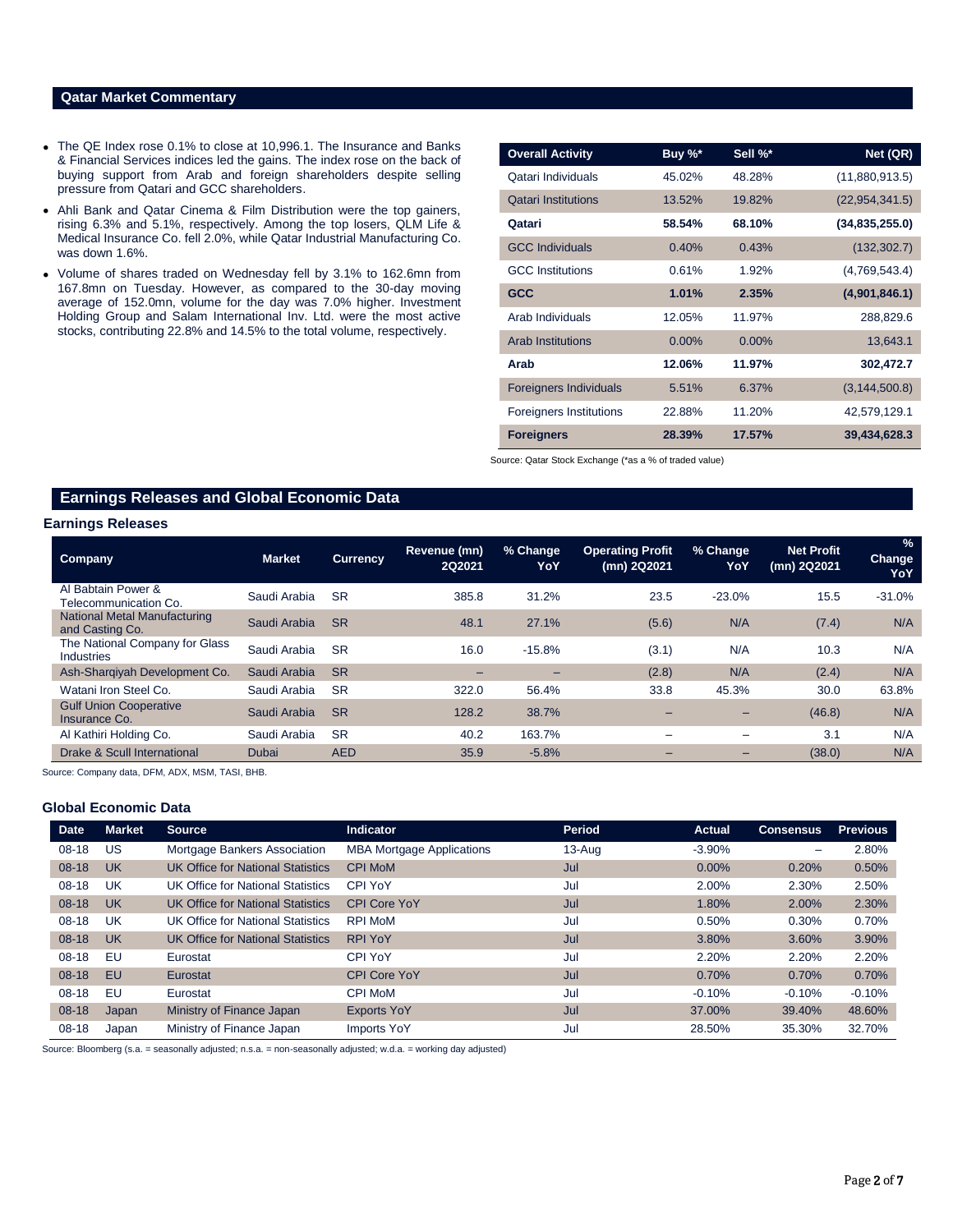### **Qatar**

- **QNB Group wins two awards in the first edition of the 2021 Sustainable Finance Awards program by Global Finance –** QNB, the largest financial institution in the Middle East and Africa, has received two awards at Global Finance's inaugural 2021 Sustainable Finance Awards, for 'Outstanding Sustainable Financing in Emerging Markets' and 'Outstanding Leadership in Green Bonds' in the Middle East regional category. This new awards program from world renowned Global Finance magazine recognizes global and regional leadership in funding and launching initiatives designed to mitigate the negative impacts of climate change and help build a more sustainable future for humanity. The Sustainable Financing award complements QNB's recent uplift to MSCI ESG "AA" rating, the first bank to achieve this in the region. This is a testament that QNB has developed an impactful sustainability strategy, that it has identified material environment, social and governance (ESG) risks, and that is it ready to invest and deliver upon them. The Green Bond award recognizes that QNB is delivering upon its sustainability strategy. The green bond issuance meets international best practices, and allows QNB to tap into a pool of capital that supports the transition towards a sustainable and low-carbon economy. Global Finance is a leading international magazine and industry analyst that evaluates and awards the top preforms among banks and other providers of financial services on global and regional levels in categories of technology, leadership, brand and sustainability among others. (Press Release)
- **Cabinet approves increase of non-Qatari ownership in the capital of a number of banks –** HE Prime Minister and Minister of Interior Sheikh Khalid bin Khalifa bin Abdulaziz Al-Thani chaired the Cabinet's regular meeting held at its seat at the Amiri Diwan on Wednesday. Following the meeting, HE Minister of Municipality and Environment and Acting Minister of State for Cabinet Affairs Abdullah bin Abdulaziz bin Turki Al Subaei issued the following statement: At the outset of the meeting, the cabinet was briefed by HE Minister of Public Health on the latest developments in efforts to curb COVID-19. The Cabinet affirmed the continuation of work with the procedures and precautionary measures that have been taken in order to combat this pandemic. Then, the Cabinet considered the topics on the agenda as follows: First: The approval of a draft law on lost property (alluqtah) and unclaimed money. The draft law has been made to regulate the procedures for dealing with the lost property (alluqtah) and unclaimed money, in order to ensure that rights are protected as well as encourage people who find lost property or money to hand them over, and contribute to returning them to their owners. Second: The approval of increasing the percentage of non-Qatari ownership in the capital of the QNB Group (QNBK), Qatar Islamic Bank (Al Masraf), Commercial Bank (CBQK) and Masraf Al Rayan (MARK) to reach 100%, in accordance with the provisions of Article 7 of Law No.1 of 2019 on regulating the investment of non-Qatari capital in economic activity. Third: The approval of Qatar Tourism's participation in a number of forums and exhibitions during 2021. Fourth: The Cabinet reviewed the two following issues and took the appropriate decision on: 1- The results of participation in the eighth session of the SelectUSA Investment Summit. 2- The results of participation in the international Hannover Messe Fair. (Qatar Tribune)
- **Qatar's Industrial Production Index stood at 99.1 points in June 2021 –** Qatar's Industrial Production Index (IPI) for June 2021 stood at 99.1 points, showing a decrease of 6.3% compared

to the previous month (May 2021). When compared on YoY basis, the IPI index has decreased by 5.3% compared to the corresponding month in 2020, data released by the Planning and Statistics Authority (PSA) show. The index of the "Mining" sector showed a decrease by 7.1% compared to the previous month (May 2021), as a result of the decrease in the quantities of "Crude oil petroleum and Natural gas" by 7.1%, while "Other mining and quarrying" showed a decrease by 2.7%. When compared to the corresponding month of the previous year (June 2020), the IPI of Mining decreased by 5.3%. The index of the "Manufacturing" sector showed a decrease of 2.9% compared to the previous month (May 2021), which refer to decrease in the following groups: "Manufacture of refined petroleum products" by 17.3%, followed by "Manufacture of chemicals and chemical products" by 0.6%, "Manufacture of basic metals" by 0.3%, and "Manufacture of rubber and plastics products" by 0.1%. However, an increase was recorded in "Manufacture of beverages" by 11.8%, "Manufacture of food products" by 6.5%, "Printing and reproduction of recorded media'' by 5.2%, and "Manufacture of Cement and other nonmetallic mineral products" by 1.4%. On the other hand, in terms of annual change, comparing to June 2020, a decrease of 4.8% was recorded, affected by the following groups: "Manufacture of refined petroleum products" by 11.6%, followed by "Manufacture of chemicals and chemical products" by 9.6%, "Manufacture of beverages" by 5.8%, and "Manufacture of food products" by 1.9%. However, an increase was recorded in the "Manufacture of basic metals" by 24.4%, "Manufacture of Cement & other non-metallic mineral products" by 23.0%, and "Manufacture of rubber and plastics products" by 12.5%. There was no production in June 2020 for "Printing and reproduction of recorded media", due to the procedure which had been taken to prevent the spread of COVID-19. The index of the "Electricity" sector showed an increase of 1.8% in the production of "Electricity" between June 2021 and the previous month (May 2021), while the annual decrease (comparing with June 2020), was 6.2%. The index of the "Water" sector showed an increase of 4.2% in the production of ''Water'' between June 2021 and the previous month (May 2021). Comparing with corresponding month (June 2020), a decrease of 20.1% was recorded. (Peninsula Qatar)

- **Real estate sales in Qatar exceed QR382mn during August 8-12 –** Properties worth QR382.205mn were sold in Qatar between August 8 and 12, according to figures from the Real Estate Registration Department of the Ministry of Justice. The preceding week saw real estate transactions worth QR454.776mn in the country. The weekly bulletin issued by the department said the list of real estate traded for sale included vacant land, housing, apartment buildings and towers. Sales operations were concentrated in the municipalities of Al Rayyan, Doha, Al Wakra, Umm Salal, Al Daayen, Al Khor, Al Dakhira, and Al Shamal. (Qatar Tribune)
- **Moody's: Qatar banks' net profit zooms to pre-pandemic levels –** Eight leading Qatari banks reported an aggregate net profit of QR11.8bn (\$3.2bn), up 12% from the year-earlier and 1% higher than in the first-half of 2019. Growth in net profit was consistent across the banks and largely driven by an increase in both net interest and non-interest income, according to rating agency Moody's. Loan-loss provisions remained elevated while costs were broadly flat. The recovery of oil prices and the resolution of Qatar's diplomatic dispute with some of its neighbors are expected to support the banks' full-year performance in 2021.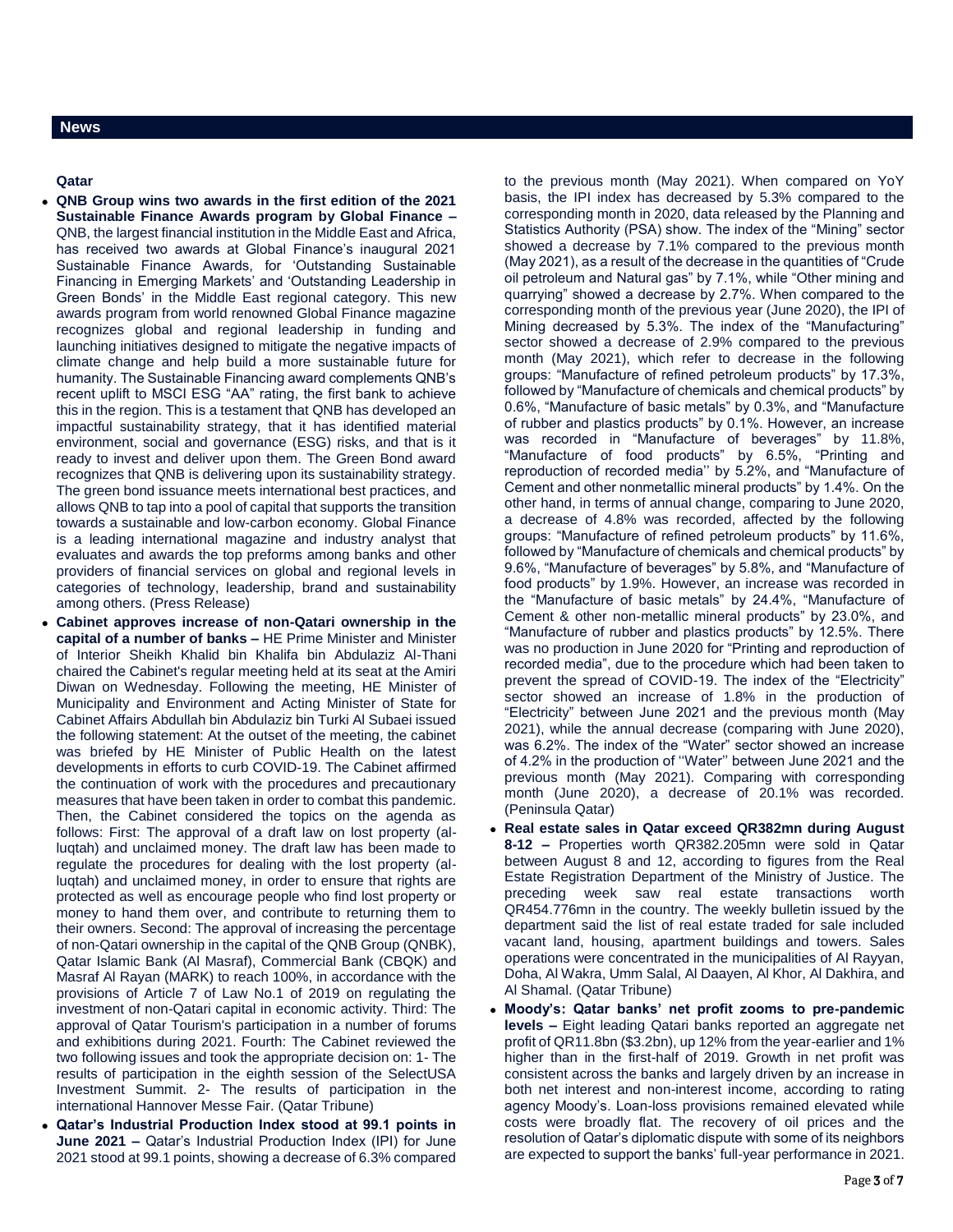"We expect bottom-line profitability to remain stable in the second half of the year and relatively strong compared with regional peers," said Nitish Bhojnagarwala, Vice President and Senior Credit Analyst at Moody's. While net interest income increased, net interest margins (NIMs) remained broadly stable at 2.2%, reflecting strong loan growth of 9% YoY. Stable NIMs reflected a decline in asset yields in the current lower interest rate environment – to 4% from 4.5% – that was fully offset by a decline in cost of funds to 2.1% from 2.7%. The banks improved their operating efficiency in 2020 through cost-control measures such as reducing staff and travel expenses, easing pressure on their bottom-line profit. While the benefits of the cost-control have been accruing this year, aggregate operating expenses for the system increased by 5 per cent in the first-half of the year. Despite a modest overall increase in costs, the cost-to-income ratio for the eight banks fell to 24.1% in the first-half of 2021 from 25.7% a year earlier. The banks' provisioning increased to QR5.5bn from QR4.1bn a year earlier, and consumed around 31% of preprovision income compared with 26% previously. Provisions in 2021 also more than doubled compared with the same period in 2019. Actions taken to contain the pandemic, the global economic shock and low oil prices weighed on borrowers' repayment capacity. (Bloomberg)

- **Fitch Solutions: Spending boost seen in Qatar on hydrocarbon revenue gains –** Hydrocarbon revenue gains will push Qatar Government to boost spending; Fitch Solutions said and noted the increase will be relatively conservative, in line with the projected expenditure growth outlined in the 2021 State Budget. In its 'Middle East Monitor', Fitch Solutions said Qatar's headline expenditures are expected to "rebound modestly" by 4.6% following a "sharp contraction" of 12.6% in 2020. Although this represents an upward revision from Fitch Solutions' previous forecast of 3.9%, as hydrocarbon revenue gains will push the government to boost spending, the researcher believes the increase will be relatively conservative, in line with the projected expenditure growth outlined in the 2021 State Budget. In the latest report released by the Ministry of Finance, 1Q2021 total expenditures registered a 6.3% YoY decrease. The report highlights the decline in expenditures is mostly a result of extensive cuts in administrative and staffing expenses by the government over the course of 2020. "And we do not expect these cuts will be reversed in 2021 given the ongoing commitment to spending rationalization outlined in the 2017-2022 National Development Strategy. "While increased payments related to preparations for the FIFA World Cup Qatar 2022 will offer modest tailwinds to recurrent spending, we expect it will grow by just 2.3%." At the same time, Fitch Solutions' forecasts capital spending to increase by 8.5%, less than the 13.8% growth projected by the 2021 State Budget after 1Q2021 data showed a significant 6.5% YoY decrease in capital spending. While we believe that a larger number of contracts will be awarded starting in 2H2021, boosting spending figures, Fitch Solutions' do not believe it will be sufficient to drive capital spending growth into the double digits. Over a multi-quarter time frame, Fitch Solutions' expect a portion of the capital spending that the government once included on their balance sheets will be effectively transferred to state-owned enterprises and public agencies, which are taking a more active role in financing large projects. (Gulf-Times.com)
- **Fitch Solutions revises Qatar's 2021 fiscal surplus to 4% of GDP on rising hydrocarbon prices –** As rising hydrocarbon prices set to bolster Qatar's revenues, Fitch Solutions has revised its 2021 forecast for the country's fiscal surplus from 2.3% of GDP to 4%. This represents an upward revision from Fitch Solutions previous forecast of 2.4% of GDP, as its Oil & Gas team now expects Brent to average \$66 per barrel in 2021 from an initial forecast of \$53/b at the start of the year. Fitch Solutions' forecast

is also significantly more bullish than the Qatari government, which in the 2021 State Budget projects a fiscal deficit of 6% on the assumption of a conservative average Brent price of \$40/b. While the stronger hydrocarbon prices may prompt Qatar to increase spending modestly, we believe a significant increase is fairly unlikely. Indeed, latest 1Q21 data released by the government show continued strict abidance with the fiscal targets set in Qatar's five-year Second National Development Strategy, set to expire in 2022. Qatar's fiscal position will benefit from rising energy prices on the back of a global economic recovery. A combination of tight supply management of oil markets by OPEC+ coupled with a pick-up in the global vaccinations and bullish market sentiment have already prompted a rebound in global energy prices, with Brent trading at \$68.7/b on May 25, from an average of \$43.2/b in 2020. The coming online of a new phase of the Barzan gas field in 1Q21 will also contribute to the country's growth in revenues, with Fitch Solutions' team forecasting gas output to increase 5% in 2021. As hydrocarbons account for over 80% of the total revenues, with the majority stemming from natural gas exports, the combined increase in hydrocarbon prices and production will offer significant tailwinds to Qatar's fiscal intakes. (Gulf-Times.com)

 **Al Kuwari: Elected Shura Council will open new era of popular participation, consolidate national unity –** Former Deputy Speaker of the Shura Council Issa Rabea Al Rabea Al Kuwari has underlined the keenness of Amir HH Sheikh Tamim bin Hamad Al Thani on promoting the popular participation through an elected Shura Council that expresses the will of the people and serves as a link between the people and members of the government. In an exclusive interview with QNA, Al Kuwari said that HH the Amir is always keen on holding the "people's session" and meeting the people of opinion to listen to their aspirations, requests and suggestions. He added that the elected Shura Council will open a new era in the history of the Council, and will work to achieve the goals and objectives through the implementation of plans and the enactment of laws and legislation that contribute to pushing forward the renaissance and sustainable development and meeting the aspirations of all members of the society. Al Kuwari believed that the national unity is one of the most important priorities of the State, especially for HH the Amir, stressing that if these elections caused divisions and destabilized the national unity, HH the Amir will take the appropriate decision. He reiterated that the solidarity and cohesion among members of society, as well as among members of the Shura Council will make the electoral process a successful achievement that reflects the development and awareness of Qatari society. (Peninsula Qatar)

### **International**

 **US employment growth through March revised modestly lower –** The US economy likely created 166,000 fewer jobs in the 12 months through March than previously estimated, the Labor Department's Bureau of Labor Statistics said on Wednesday. The reading is a preliminary estimate of the BLS' annual "benchmark" revision to the closely watched payrolls data. The leisure and hospitality sector, which was hardest hit by the COVID-19 pandemic, accounted for the bulk of the revision, with employment growth revised down by 597,000 or 4.6%. Leisure and hospitality employment is 1.7mn below its peak in February 2020, though the industry has led the labor market recovery from the pandemic. But the transportation and warehousing sector added 247,900 more jobs than previously thought, while professional and business services payrolls were revised up by 214,000. Government employment was raised by 255,000 jobs. Once a year, the BLS compares its non-farm payrolls data, based on monthly surveys of a sample of employers, with a much more complete database of unemployment insurance tax records. A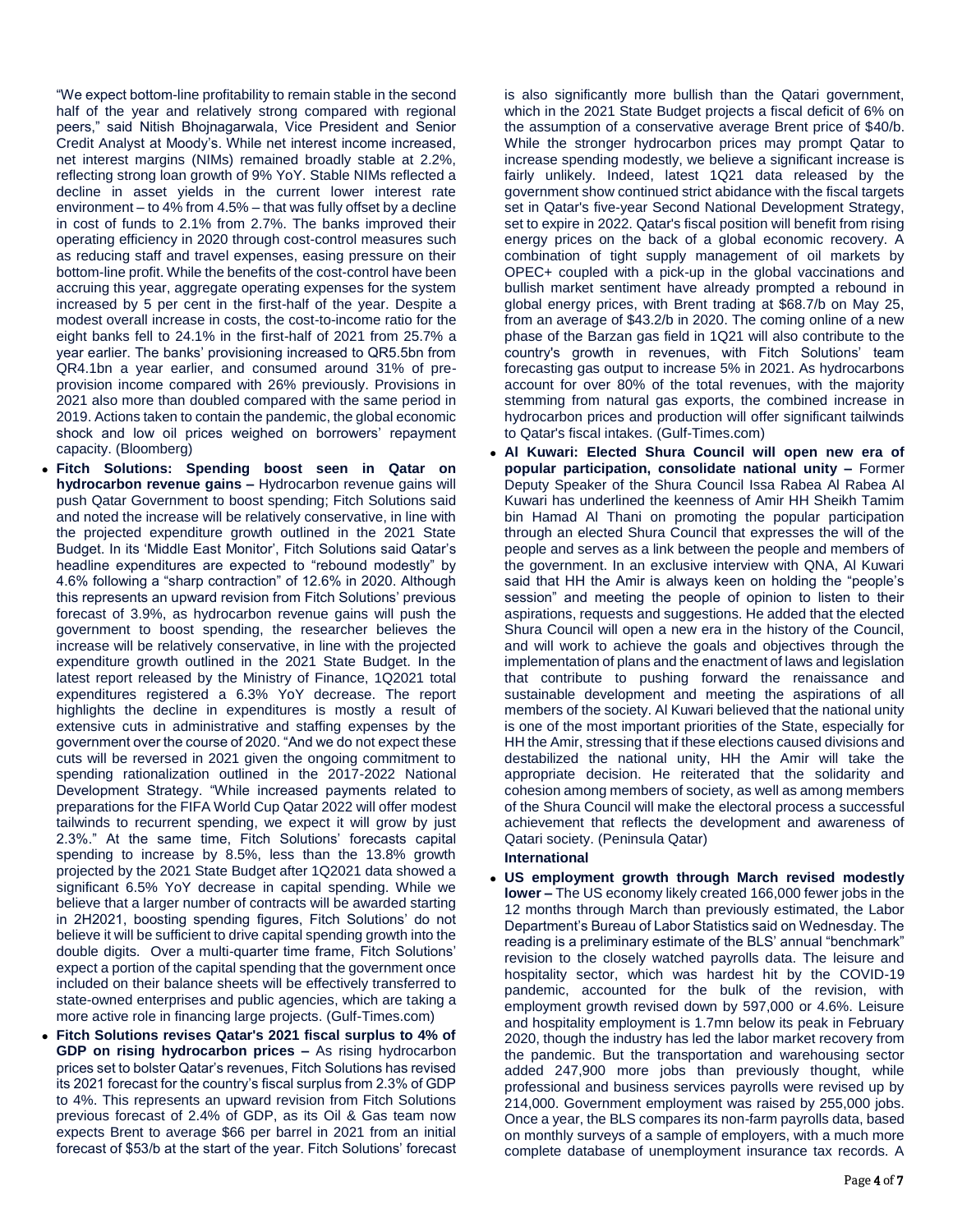final benchmark revision will be released in February along with the BLS' report on employment for January. Government statisticians will use the final benchmark count to revise payroll data for months both prior to and after March. (Reuters)

- **BLS: US job growth through March revised down –** The US economy likely created 166,000 fewer jobs in the 12 months through March than previously estimated, the Labor Department's Bureau of Labor Statistics said on Wednesday. The reading is a preliminary estimate of the BLS' annual "benchmark" revision to closely watched payrolls data. Once a year, the BLS compares its non-farm payrolls data, based on monthly surveys of a sample of employers, with a much more complete database of unemployment insurance tax records. A final benchmark revision will be released in February along with the BLS' report on employment for January. Government statisticians will use the final benchmark count to revise payroll data for months both prior to and after March. (Reuters)
- **US housing starts fall sharply in July –** US homebuilding fell more than expected in July, the latest indication that surging construction costs and home prices continued to constrain the housing market early in the third quarter. Housing starts dropped 7.0% to a seasonally adjusted annual rate of 1.534mn units last month, the Commerce Department said on Wednesday. Data for June was revised up to a rate of 1.650mn units from the previously reported 1.643mn units. Economists polled by Reuters had forecast starts would fall to a rate of 1.600mn units. Permits for future homebuilding rose 2.6% to a rate of 1.635mn units in July. The report followed on the heels of a survey from the National Association of Home Builders on Tuesday showing confidence among single-family homebuilders dropped to a 13 month low in August because of higher material costs and home prices, which are cooling demand for houses. Building costs remain an issue even though lumber futures have tumbled from a record high of \$1,711 per thousand board feet in May, with the contract for delivery in November trading at around \$483 as of Tuesday. Land and labor shortages persist. Homebuilding has struggled to gain traction since racing to a rate of 1.739mn units in March, which was the highest level since June 2006. Housing demand boomed during the COVID-19 pandemic, which fueled a migration from cities to the suburbs and other low-density areas as Americans sought spacious accommodations for home offices and schooling. The robust demand, also driven by record low mortgage rates, far outpaced supply, leading to double-digit annual growth in home prices. (Reuters)
- **ONS: UK inflation slows more sharply than expected to 2.0% in July –** British inflation cooled more quickly than expected in July when it slowed to 2.0% in annual terms from 2.5% in June, official data showed on Wednesday. Economists polled by Reuters had expected a reading of 2.3%. (Reuters)
- **Eurozone inflation confirmed above ECB target in July –** Eurozone inflation accelerated to 2.2% in July, its highest rate in nearly three years and above the European Central Bank's target of 2.0%, final data released on Wednesday by the EU statistics office showed, confirming its earlier estimate. Eurostat said consumer prices in the 19-nation bloc rose 2.2% in July on the year, after a 1.9% rise in June. It was the highest rate since October 2018. MoM inflation in the bloc fell 0.1%, in line with the mean forecast of economists polled by Reuters. The ECB is forecasting a further increase of annual inflation towards the end of the year but it sees the acceleration as caused largely by temporary factors which would not require changes in policy. Supporting the ECB's stance, underlying price pressures remained muted, with a core indicator excluding volatile food and fuel prices at 0.9% on an annual basis, the same as in June, Eurostat data showed, confirming the previous reading published in late July. An even narrower measure, which excludes also

alcohol and tobacco prices, eased to 0.7% from 0.9% in June, also in line with the initial estimate. The higher rate in July was largely due to a spike in energy prices, which Eurostat said on Wednesday rose 14.3% on an annual basis, the highest increase this year. The reading revised upward Eurostat's earlier estimate of a 14.1% hike. Energy prices contributed 1.3 percentage points to the total 2.2% rate in July, Eurostat said. Food, alcohol and tobacco prices rose annually by 1.6% in July, Eurostat confirmed on Wednesday, whereas prices in the services sector, the largest in the Eurozone economy, increased 0.9%. (Reuters)

- **Reuters Tankan: Japan's factory mood hits 3-1/2-year high –** Confidence among Japanese manufacturers hit a more than three-and-half-year high in August and service-sector sentiment turned positive, the Reuters Tankan poll showed, suggesting the economy was shaking off the drag from the COVID-19 slump. The monthly poll, which tracks the Bank of Japan's (BOJ) closely watched tankan quarterly survey, found that manufacturers' mood would slip a little while staying buoyant in three months and service-sector sentiment would recover further. The poll follows a gross domestic product report this week that showed the world's third-largest economy grew an annualized 1.3% in April-June, thanks to brisk exports and stronger-than-expected consumption. In the Reuters poll of 503 big and medium-sized companies, in which 252 firms responded on condition of anonymity, managers expressed optimism over a demand recovery to pre-coronavirus levels, due to strong overseas orders for products such as hightech goods. The Reuters Tankan sentiment index for manufacturers rose to 33 from 25 in July, its highest since January 2018, the poll conducted Aug. 4-16 showed. The service index rose to 5 from minus 3 the previous month, its highest since February last year. Some managers, however, worried about uncertainty from the virus and the impact of rising raw material costs and a prolonged state of emergency in parts of Japan that now covers nearly 60% of the population. The Reuters Tankan poll showed manufacturers' business confidence was seen falling to 31 in November, while that of service-sector firms was expected to rise to 13. The BOJ's own "tankan" business survey released in July showed business confidence improved to a twoand-half-year high, while service-sector sentiment turned positive for the first time in five quarters. The Reuters Tankan index readings are calculated by subtracting the percentage of respondents who say conditions are poor from those who say they are good. A positive reading means optimists outnumber pessimists. (Reuters)
- **Sugar rally could help India to export 6mn tons without subsidy –** India could export 6mn tons of sugar in the new season starting in October even without government subsidies, with global prices making overseas sales more lucrative after rising to their highest in 4-1/2 years, industry officials said on Wednesday. New Delhi is expected to withdraw sugar export subsidies from the new season as a sharp rise in prices makes it easier for Indian mills to sell on the world market, the most senior civil servant at the Ministry of Consumer Affairs, Food and Public Distribution told Reuters on Tuesday. "Even without the subsidy, India could export 6mn tons of sugar provided the market remains stable above 20 cents per lb," said B.B. Thombare, president of the West Indian Sugar Mills Association. Benchmark raw sugar prices in New York hit a 4-1/2-year high of 20.37 cents on Tuesday, supported by fund buying against a backdrop of tightening supplies. It settled at 20.17 cents on Wednesday. India's sugar mills should aim to export 6-7mn tons of the sweetener in the 2021-22 season by taking advantage of higher global prices, according to a government letter addressed to sugar makers, seen by Reuters. Exports from the world's secondbiggest sugar producer could cap the rally in global prices and help to boost supplies in Asia and Africa while Brazil, the world's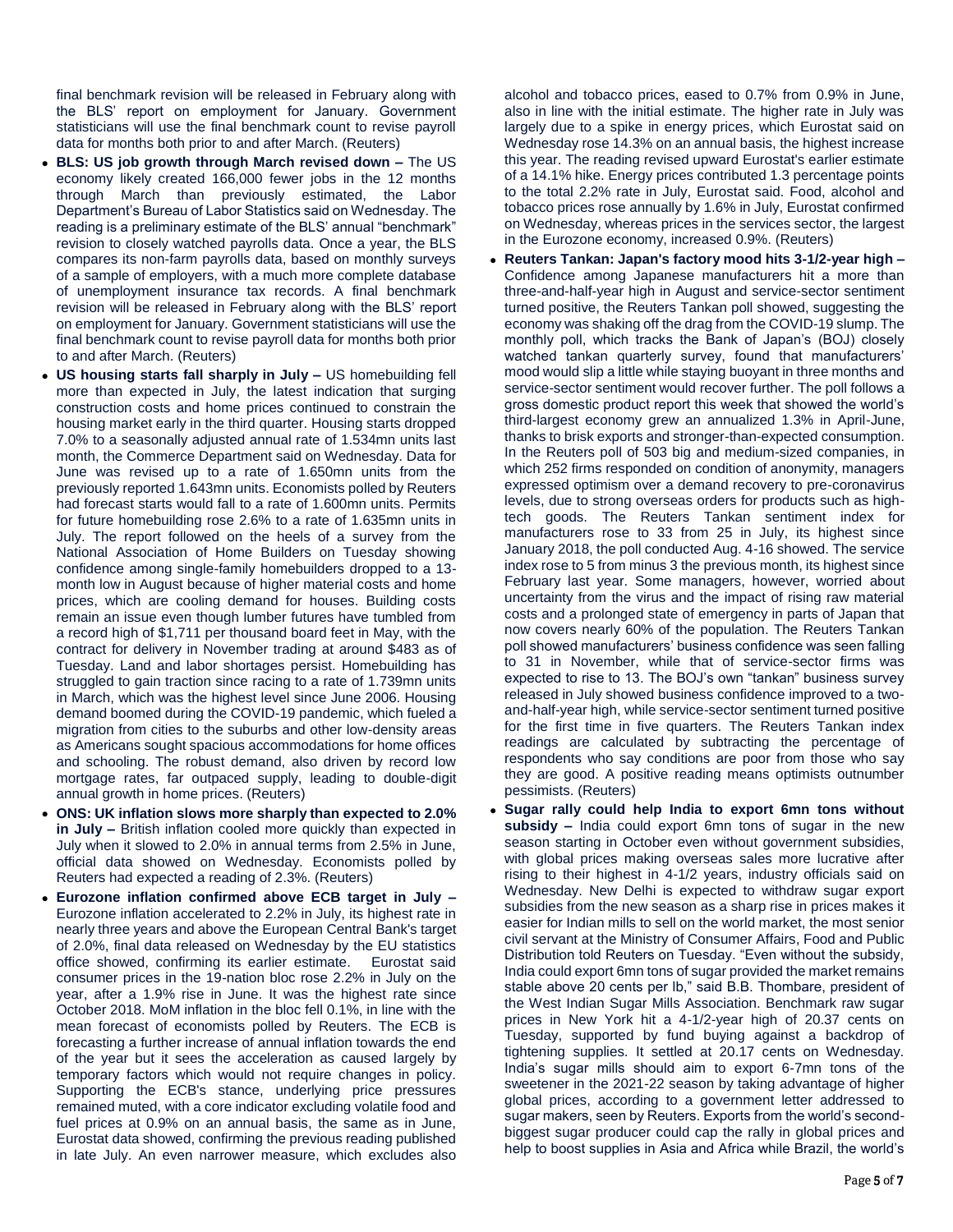biggest exporter, expects to harvest a smaller crop due to drought and frosts. Brazil's 2021/22 center-south sugar production is forecast to fall to 32.5mn tons from a June forecast of 34.1mn tons, according to food trader Czarnikow. (Reuters)

### **Regional**

- **Record-busting LPG rally has room to run with winter looming –** Insatiable Chinese petrochemical demand, a lingering supply shortfall and the onset of the northern winter look set to push already lofty liquefied petroleum gas prices off the charts in the coming months. China's consumption is surging as new propane dehydrogenation plants, which turn the fuel into petrochemicals that make everything from surgical masks to car interiors, come on stream. That's happening as the supply of LPG, a byproduct of gas separation and oil refining, comes back only gradually as OPEC+ restores crude output sidelined during the pandemic. Those dynamics are now set to be exacerbated by cooler weather in the northern hemisphere, as the fuel is also used to heat homes. That typically produces a seasonal run-up in prices in the last few months of the year. This year, prices are already at record levels even before the pre-winter surge. Benchmark propane prices in Asia have jumped almost 40% since the end of April, data from Ginga Petroleum show. Saudi Aramco raised its August contract price for propane to the highest since October 2014, while European prices are 70% higher than seasonal norms, according to BloombergNEF. LPG includes gases like propane, butane or a mixture of both. (Bloomberg)
- **Saudis' investment in US equity slowdown in Q2 of 2021 –** Saudis trading in US stocks, through market institutions licensed by the Capital Market Authority, recorded a decline of 25.4%, during the second quarter from a year ago, marking a decline in trading for the third quarter in a row, official data showed. Saudis' transactions in the US stocks during the second quarter of this year amounted to SR60.65bn including buying and selling, compared to about SR81.34bn in the second quarter last year, CMA data revealed. Trading fell by 21.7% compared to the first quarter of this year, after it was SR77.4bn during. Despite the fall in the second quarter, trading in US equity witnessed a huge jump since the start of 2020. The trading of the third quarter of 2020 is the highest recorded so far, as it exceeded SR100bn, the data showed. (Zawya)
- **Saudi Arabia raises SR11.4bn in August domestic Sukuk issuance –** August issuance is divided into three tranches; the National Debt Management Center says. First tranche of SR2.508bn which matures in 2029. Second tranche of SR4.485bn which matures in 2033. Third tranche of SR4.365bn which matures in 2036. (Bloomberg)
- **UAE's Fujairah Oil Terminal secures \$280mn refinancing –** Energy infrastructure investment firm Prostar Capital has completed a refinancing for its company Fujairah Oil Terminal, in the UAE. The new \$280mn debt facility will replace the existing senior debt as well as create a capital expenditure facility to fund the connection of the terminal to the Very Large Crude Carrier jetty and Abu Dhabi Crude Oil pipeline, which delivers Abu Dhabi's Murban crude to Fujairah, Prostar said in a statement Wednesday. FOT is a 7.4mn-barrel bulk liquid storage terminal located in Fujairah, a major strategic energy trading center and one of the largest bunkering ports in the world. (Zawya)
- **UAE sells another Blue Ammonia cargo to Japan in hydrogen push –** The United Arab Emirates sold its third shipment of blue ammonia to Japan, as the oil producer looks to build a hydrogen industry and plans for the global energy transition. Abu Dhabi National Oil Co. will send a cargo to Inpex Corp. for use in power generation in Japan, according to a statement. Fertiglobe, a partnership between Amsterdam-based OCI NV and Adnoc, will produce the fuel in the emirate of Abu

Dhabi. Several energy companies are investing in such fuels, though they've only just started setting up manufacturing, carbon capture and export facilities. Production costs are still far higher than those for oil and gas. (Bloomberg)

- **Dubai real estate: Apartment, villa prices and rents surge as demand recovers –** Dubai villa prices surged as much as 27% in the second quarter of 2021 as the UAE real estate sector continued its path to recovery. According to property management firm, Asteco's latest report, Jumeirah Park saw the highest rise in sales price increase - 27% from Q1 to Q2 2021. This was followed by the Springs, which saw an increase of 24% and Dubai Hills Estate, where prices rose by 19%. Dubai apartment sales prices also increased across the board, with the Palm Jumeirah seeing the highest increase from Q1 to Q2 - 13% - followed by Business Bay at 12% and Jumeirah Lakes Towers at 10%. (Zawya)
- **Source: Swvl buys on-demand bus service Shotl –** Dubaibased transport startup Swvl has agreed to buy Shotl, an Uberlike service for bus and van operators that caters to municipalities, corporations and educational institutions, a source familiar with the matter told Reuters. Founded in Egypt in 2017, Swvl also operates a digital platform that allows passengers to reserve and pay for rides with bus operators along fixed routes. The source, who refused to be identified because the talks are not public yet, did not disclose the financial terms of the deal. (Zawya)
- **Government source: Kuwait finance minister offers resignation –** Kuwaiti Finance Minister Khalifa Hamade has offered his resignation to the prime minister of the oil-rich Gulf emirate, two government sources said on Wednesday. The sources said Hamade felt "marginalized" in decision-making, including on selecting the board of sovereign fund Kuwait Investment Authority, which was appointed by the emir in August. Hamade will continue to perform his duties, pending a decision of the prime minister, and will attend a cabinet meeting later on Wednesday, one of the sources said. The resignation would also require the ruling emir's approval. (Reuters)